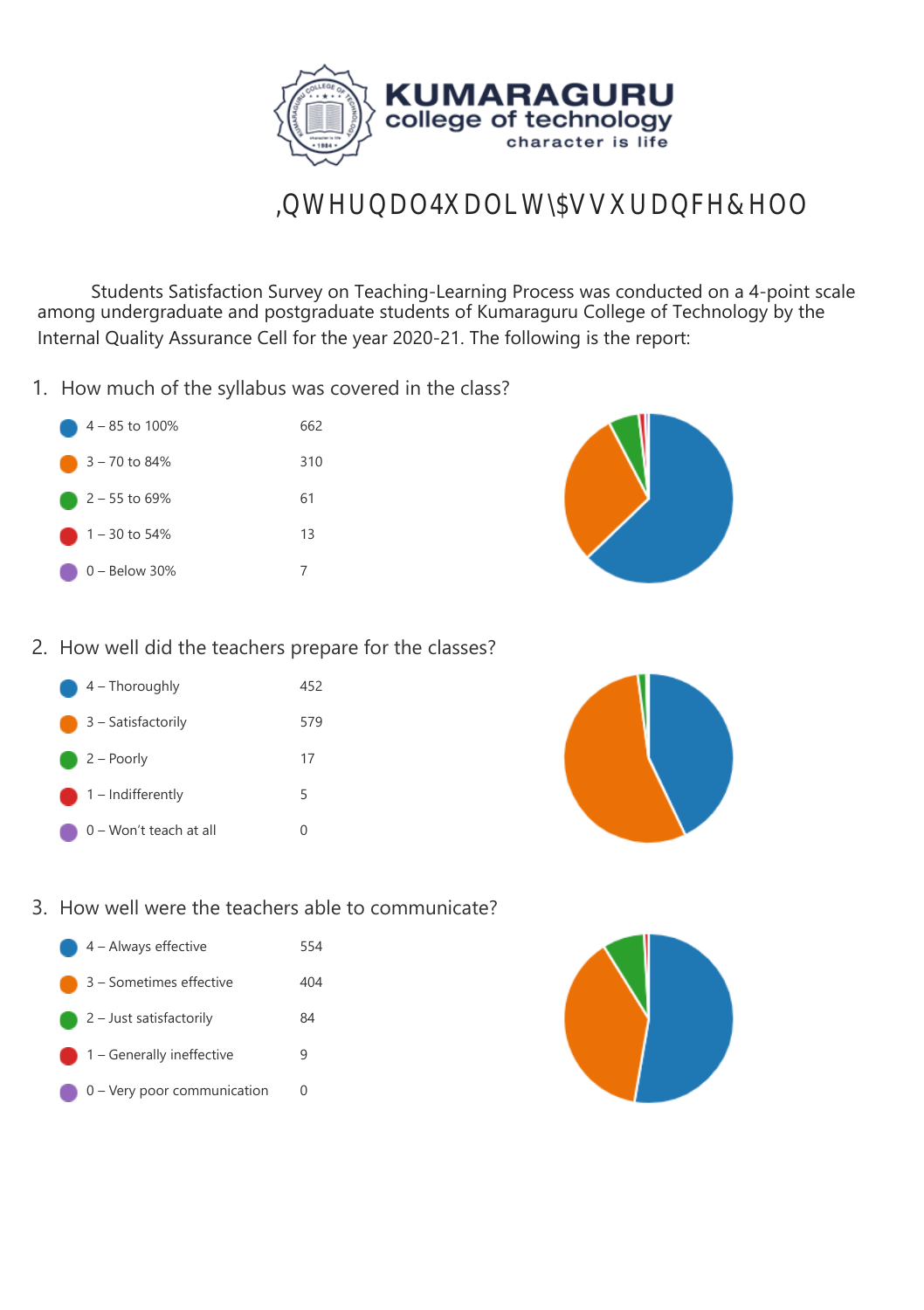- 4. The teacher's approach to teaching can best be described as
	- 4 Excellent 359 3 – Very good 484 2 – Good 183 1 – Fair 24 0 – Poor 2



- 5. Fairness of the internal evaluation process by the teachers
	- $\bullet$  4 Always fair 562 **3** – Usually fair **414 2** – Sometimes unfair 64 1 – Usually unfair 5  $\bigcirc$  0 – Unfair 4



6. Was your performance in assignments discussed with you?





7. The institute takes active interest in promoting internship, student exchange, field visit opportunities for students



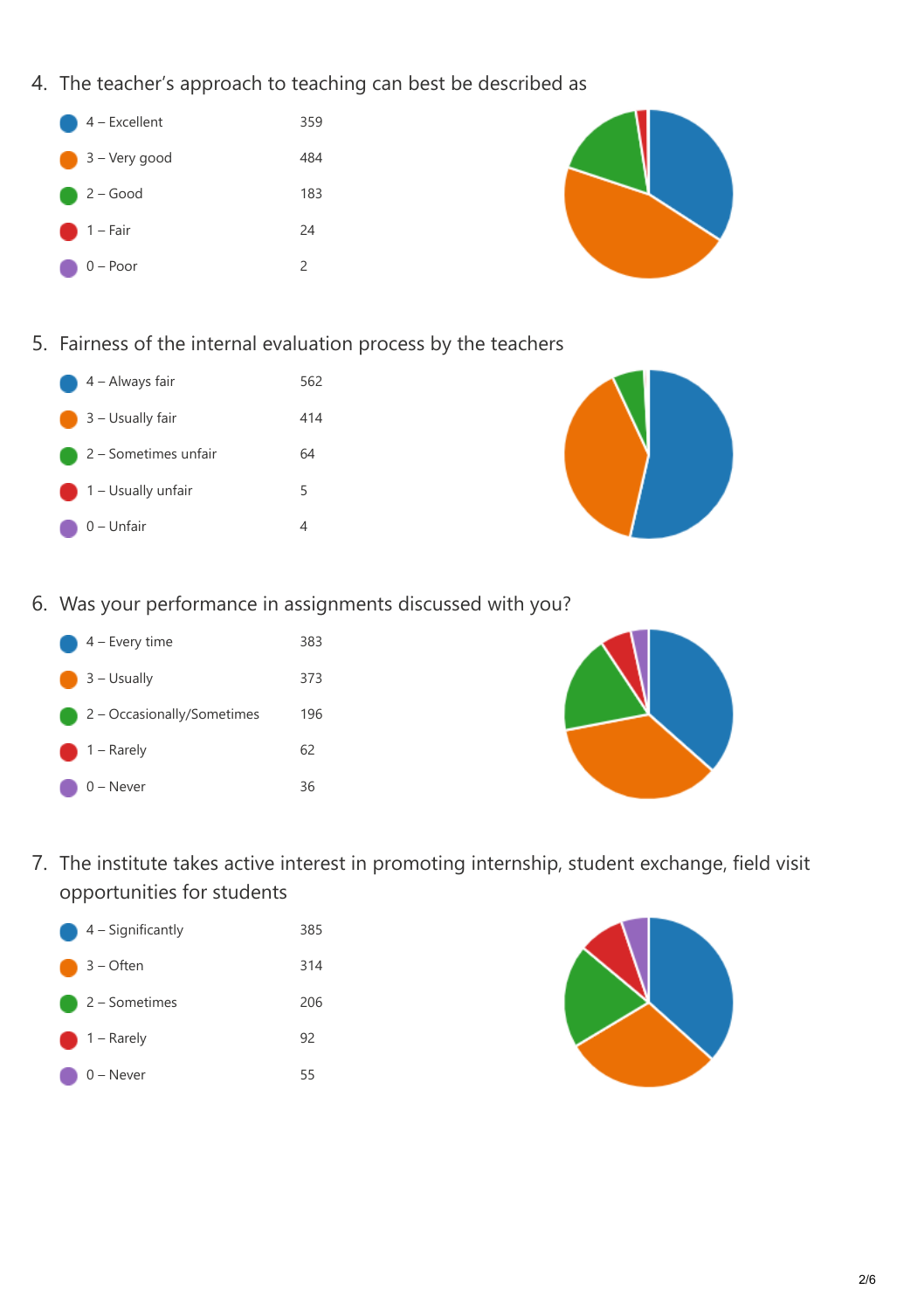8. The teaching and mentoring process in your institution facilitates you in cognitive, social and emotional growth





9. The institution provides multiple opportunities to learn and grow





10. Teachers inform you about your expected competencies, course outcomes and program outcomes





11. Your mentor does a necessary follow-up with an assigned task to you



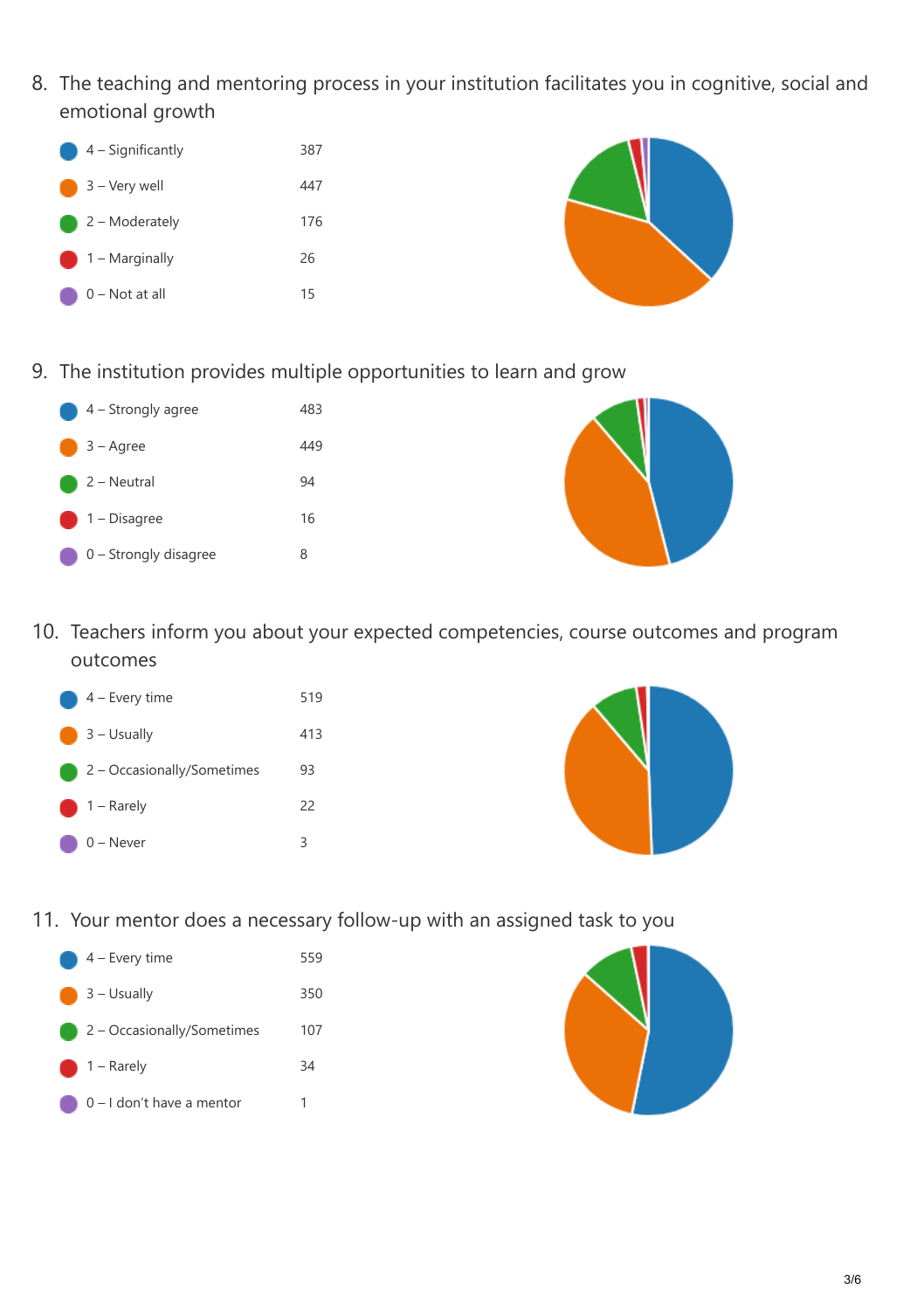- 12. The teachers illustrate the concepts through examples and applications
	- 4 Every time 442 3 – Usually 459 2 – Occasionally/Sometimes 113 1 – Rarely 27  $0 -$ Never 4



13. The teachers identify your strengths and encourage you with providing the right level of challenges

| $4 - Fully$     | 341 |
|-----------------|-----|
| 3 - Reasonably  | 424 |
| $2 - Partially$ | 184 |
| $1 -$ Slightly  | 53  |
| $0$ – Unable to | 46  |



14. Teachers are able to identify your weaknesses and help you to overcome them





15. The institution makes effort to engage students in the monitoring, review and continuous quality improvement of the teaching-learning process



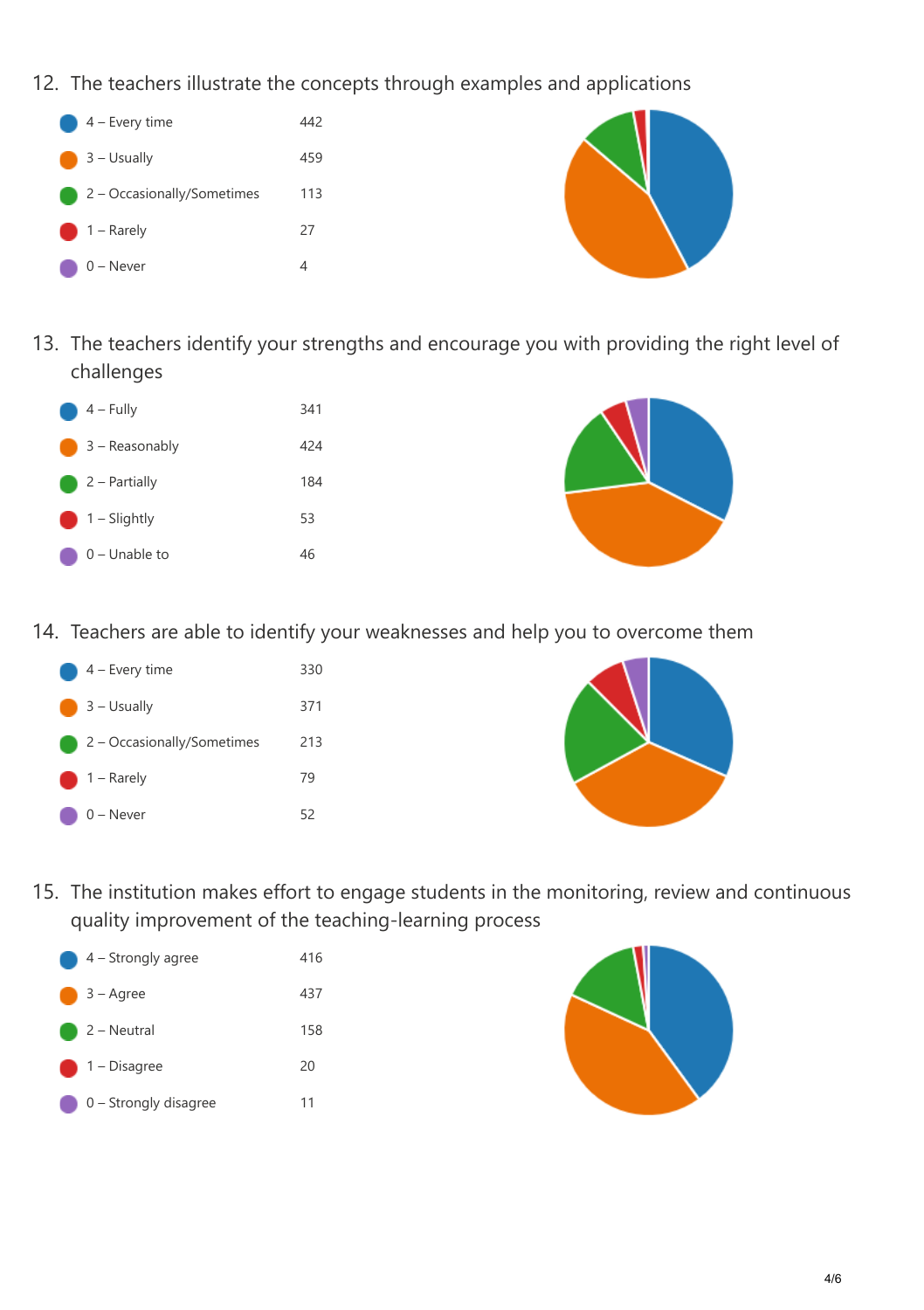16. The institute/ teachers use student-centric methods, such as experiential learning, participative learning and problem-solving methodologies for enhancing learning experiences



17. Teachers encourage you to participate in extracurricular activities

| $4 -$ Strongly agree    | 423 |
|-------------------------|-----|
| 3 – Agree               | 413 |
| 2 – Neutral             | 158 |
| $\bigcirc$ 1 – Disagree | 32  |
| $0 -$ Strongly disagree | 18  |



18. Efforts are made by the institute/ teachers to inculcate soft skills, life skills and employability skills to make you ready for the world of work





19. What percentage of teachers use ICT tools such as LCD projector, Multimedia, etc. while teaching